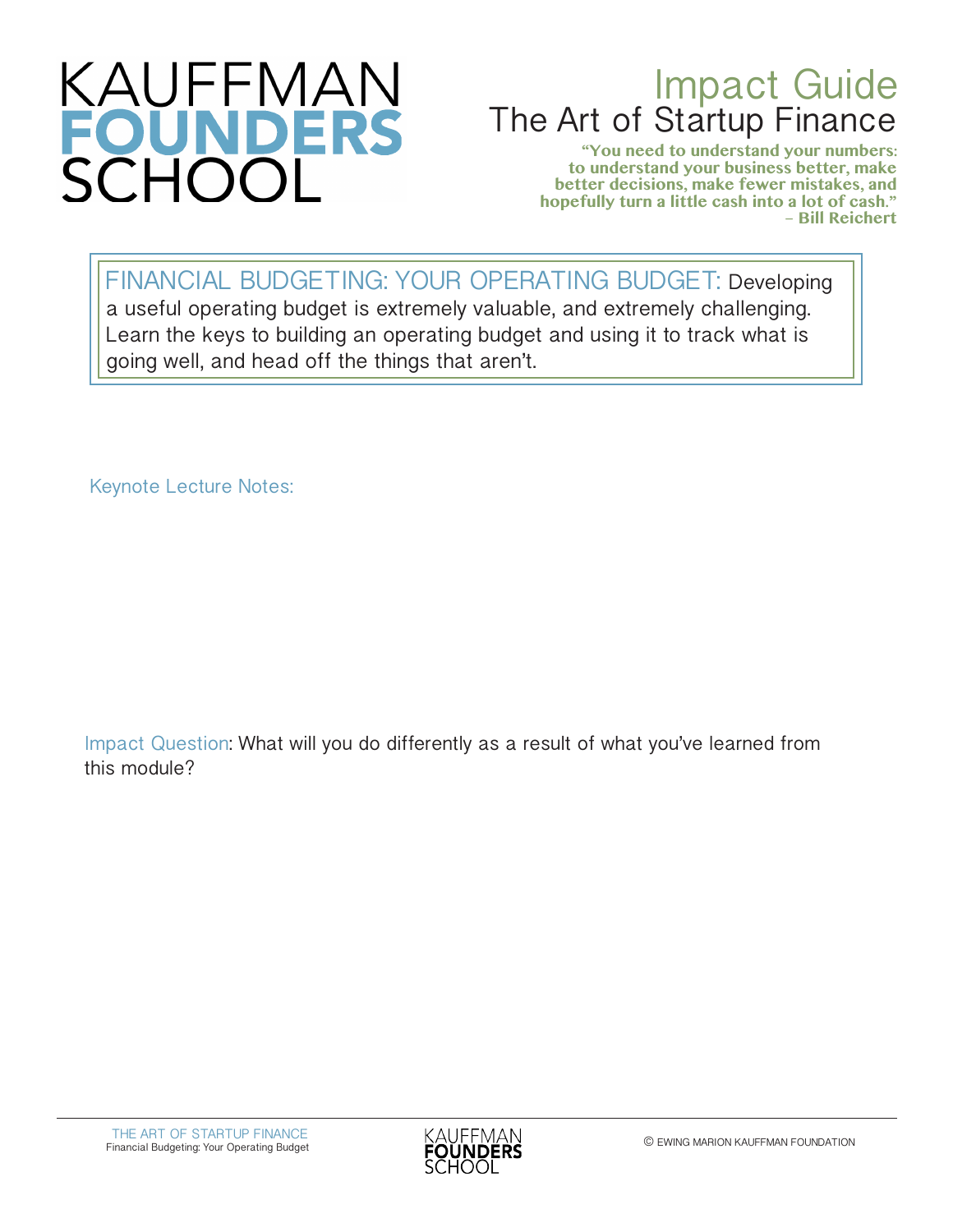## Questions for you, the entrepreneur

- 1. What are the key drivers of my operations over the coming 12 months?
- 2. How can I get a better handle on each of these drivers so that I can predict them more accurately?
- 3. What flexibility do I have to adjust if we miss our budget?
- 4. Is our current budget so out of date that we should revise it?
- 5. How do our budget assumptions compare with other similar companies?

## Questions for the team

- 1. What parts of the budget are most at risk?
- 2. What trade-offs should we make to stay on track?
- 3. Is our current budget out of date? Should we revise it?